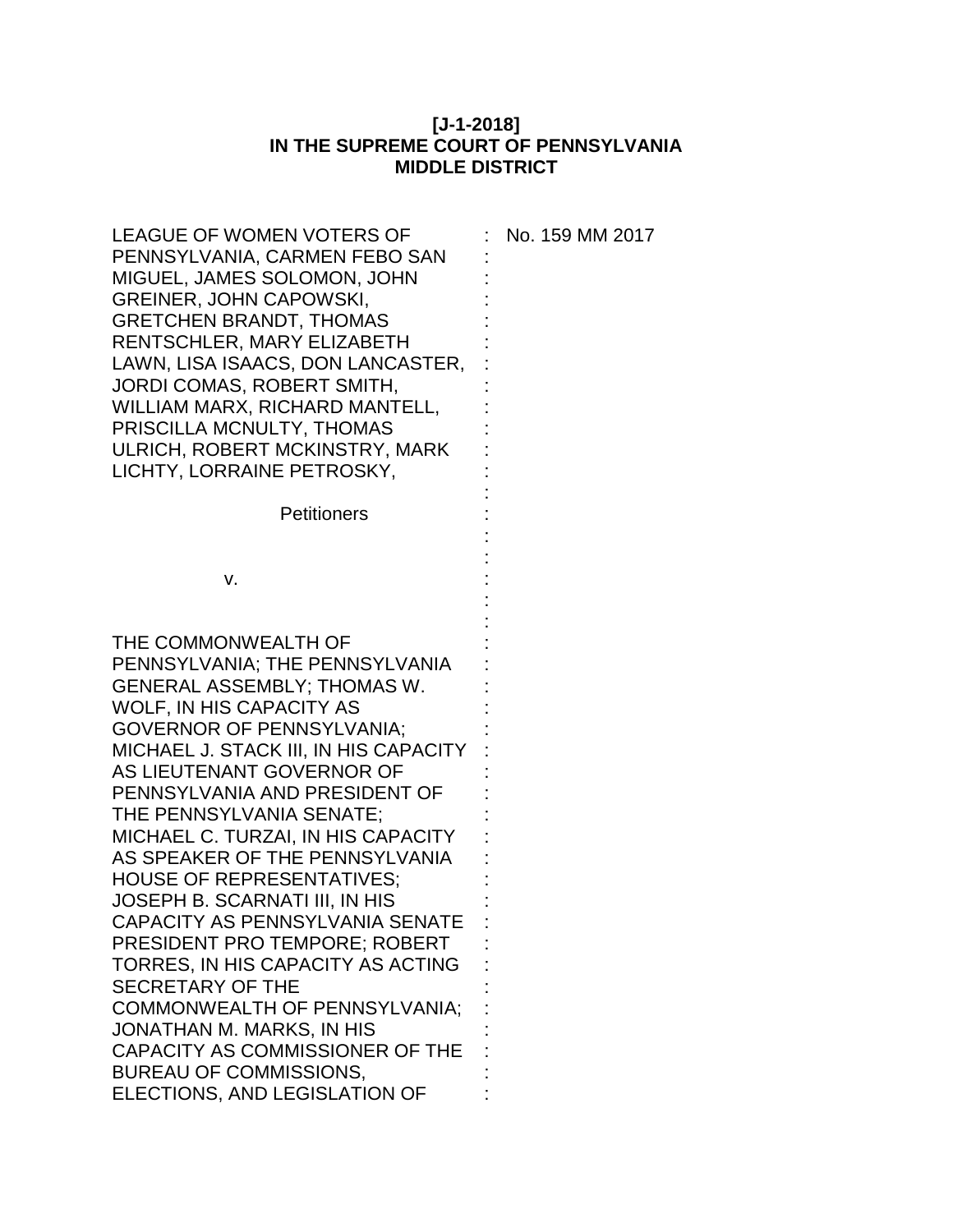**Respondents** 

## **ORDER**

: : : :

## **PER CURIAM DECIDED: January 22, 2018**

AND NOW, this 22<sup>nd</sup> day of January, 2018, upon consideration of the Petition for Review, the Commonwealth Court's proposed findings of fact and conclusions of law, the briefs of the parties, intervenors, and *amici curiae*, and the oral argument presented on January 17, 2018, the Court orders as follows:

First, the Court finds as a matter of law that the Congressional Redistricting Act of 2011 clearly, plainly and palpably violates the Constitution of the Commonwealth of Pennsylvania, and, on that sole basis, we hereby strike it as unconstitutional. Accordingly, its further use in elections for Pennsylvania seats in the United States House of Representatives, commencing with the upcoming May 15, 2018 primary, is hereby enjoined.

Second, should the Pennsylvania General Assembly choose to submit a congressional districting plan that satisfies the requirements of the Pennsylvania Constitution, it shall submit such plan for consideration by the Governor on or before **February 9, 2018**. If the Governor accepts the General Assembly's congressional districting plan, it shall be submitted to this Court on or before **February 15, 2018**.

Third, should the General Assembly not submit a congressional districting plan on or before **February 9, 2018**, or should the Governor not approve the General Assembly's plan on or before **February 15, 2018**, this Court shall proceed expeditiously to adopt a plan based on the evidentiary record developed in the Commonwealth Court. In anticipation of that eventuality, the parties shall have the opportunity to be heard; to